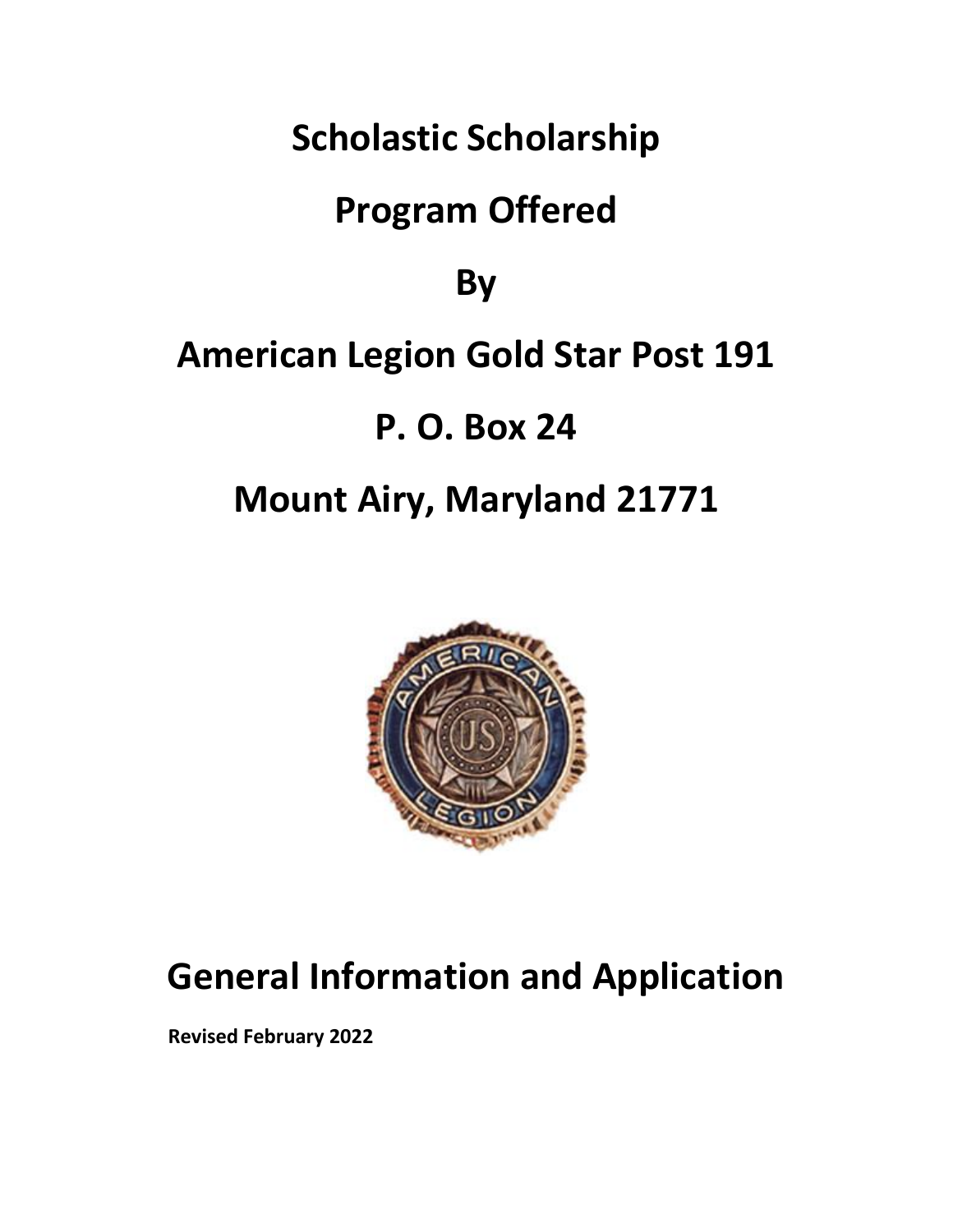#### **GENERAL INFORMATION**

In accordance with its Americanism Program, American Legion Gold Star Post 191, Mount Airy, Maryland has established the following Memorial Scholarship Grants to assist youth in furthering their education beyond High School.

- Jack Weidman Memorial Scholarship \$1,500
- Elvin Helsel Memorial Scholarship \$1,500
- Charles Etzler Memorial Scholarship \$1,500
- Sam Jewell Memorial Scholarship \$1,500
- Art Brett Memorial Scholarship \$1,500
- Charles Norwood Memorial Scholarship \$1,500
- Arnie Ogren Memorial Scholarship \$1,500

These scholarships will be awarded by a selection committee as authorized by the Post Executive Committee. Potential recipients will be judged by the selection committee in descending order of importance:

- A Post 191 Legion Member in good standing
- A descendant of a living or deceased Post 191 Legionnaire
- The son or daughter of a military person on active duty or of an honorably discharged separated or retired U.S. Military veteran
- A student from the Mount Airy environs

Who is:

- A citizen of the United States who appreciates the value of an education and is willing to work hard to achieve success and;
- A graduating senior or a high school graduate, under the age of 24 by the prescribed application submittal date, who plans to attend an accredited college, university or Trade School on a fulltime basis and;
- A candidate who submits a formal Post 191 application with the necessary information by April 1 to:

Scholarship Committee American Legion Gold Star Post 191 P.O. Box 24 Mount Airy, Maryland 21771 C/O Rick Dye

Criterion considered by the scholarship committee will include participation in post activities (scouts, Boy State, Girl State, baseball, oratorical contest, Auxiliary Essay Contest), community activities, scholarship, leadership, character, school activities, work experience and financial need. The decision by the scholarship committee is final.

The successful recipient of the scholarship award will be announced on or about May 1. The grant itself will be made in the name of the recipient to any accredited college, university or trade school upon submission of a tuition statement from the education institution.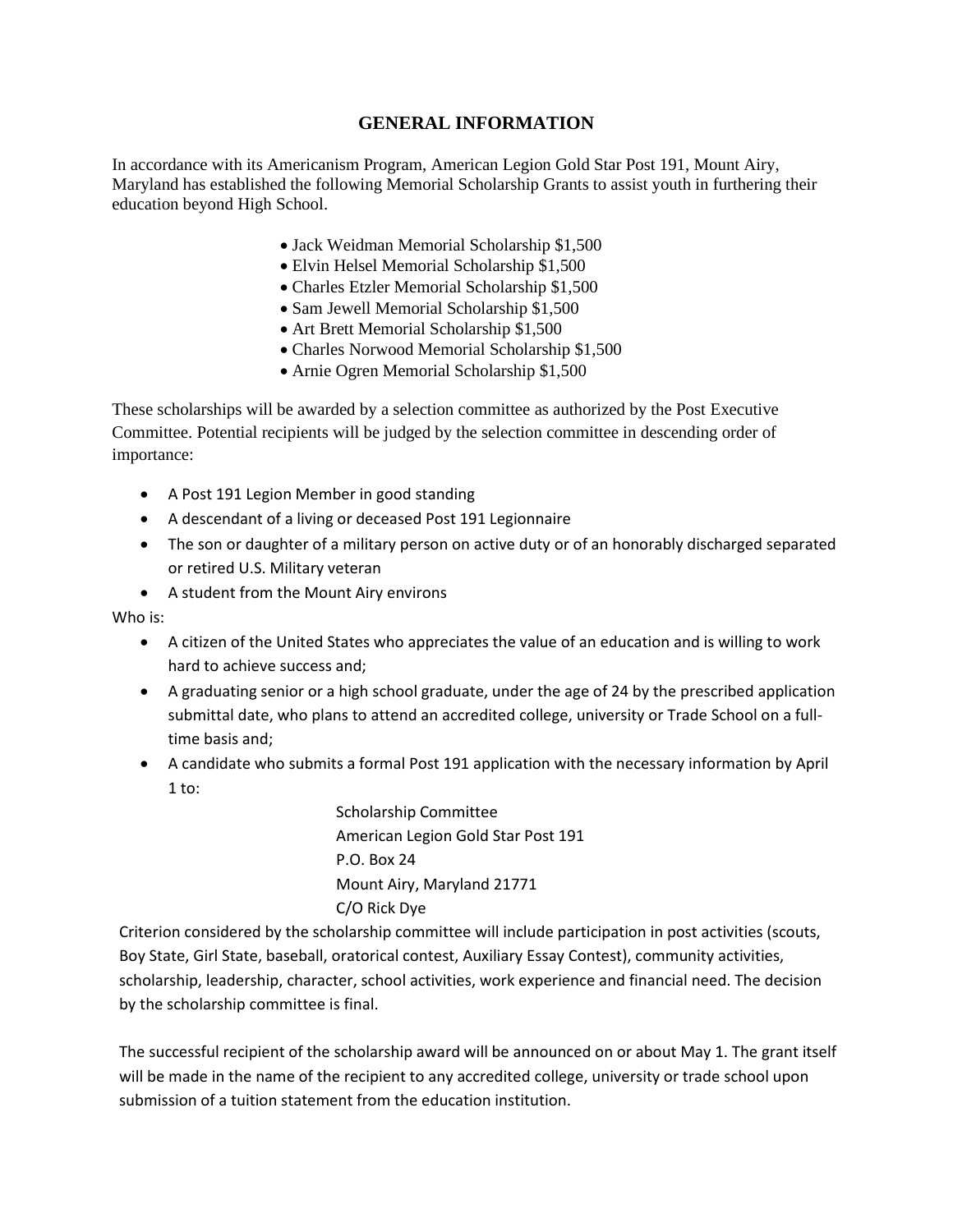### **American Legion Gold Star Post 191**

### P.O. Box 24

### Mount Airy, Maryland 21771

### **Application for Scholarship Grant**

### **Student Information**

| Name                                                          |                                                                                                                                                                               |                                                                                  |  |
|---------------------------------------------------------------|-------------------------------------------------------------------------------------------------------------------------------------------------------------------------------|----------------------------------------------------------------------------------|--|
|                                                               |                                                                                                                                                                               |                                                                                  |  |
|                                                               |                                                                                                                                                                               |                                                                                  |  |
| I am a:<br>$\rightarrow$<br>$\overline{(\cdot)}$<br>$\lambda$ | A descendant of a living or deceased Post 191 Legionnaire                                                                                                                     | A Post 191 Legion Member in good standing (My Legion ID# )                       |  |
| $\overline{(}$<br>$\lambda$<br>$\lambda$<br>$\left($          | The son or daughter of a military person on active duty or of an honorably<br>discharged separated or retired U.S. Military veteran<br>A student from the Mount Airy environs |                                                                                  |  |
|                                                               |                                                                                                                                                                               |                                                                                  |  |
|                                                               |                                                                                                                                                                               |                                                                                  |  |
| <b>School Information</b>                                     |                                                                                                                                                                               |                                                                                  |  |
|                                                               |                                                                                                                                                                               | Name of High School_____________________City/State______________________________ |  |
|                                                               | College or Trade School (circle currently attending or planned) ________________                                                                                              |                                                                                  |  |
|                                                               |                                                                                                                                                                               |                                                                                  |  |
| <b>Parent Information</b>                                     |                                                                                                                                                                               |                                                                                  |  |
|                                                               |                                                                                                                                                                               |                                                                                  |  |
|                                                               |                                                                                                                                                                               |                                                                                  |  |
|                                                               |                                                                                                                                                                               |                                                                                  |  |
|                                                               |                                                                                                                                                                               |                                                                                  |  |
|                                                               |                                                                                                                                                                               |                                                                                  |  |
|                                                               |                                                                                                                                                                               |                                                                                  |  |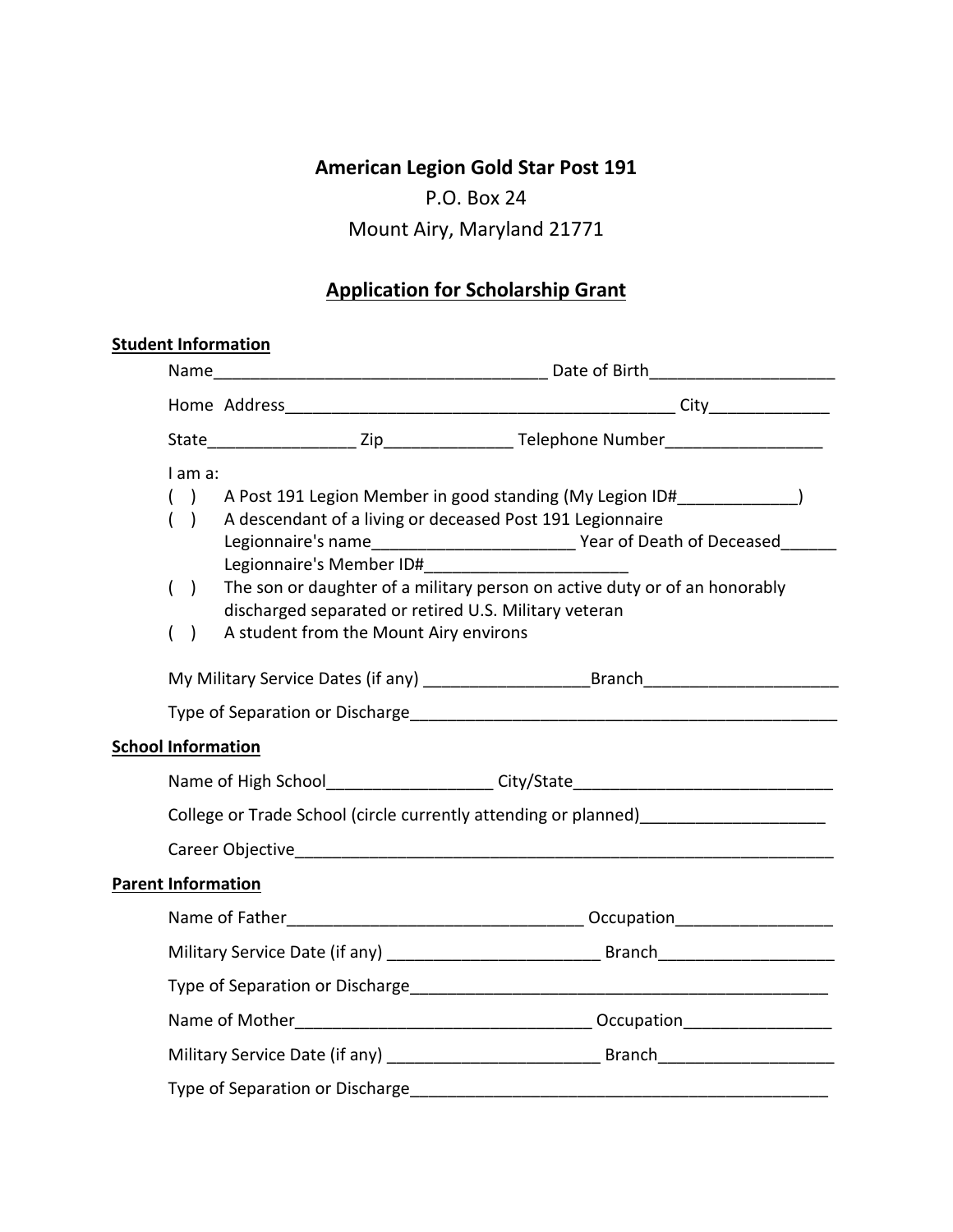NOTICE: You must use this form. Additional attached resume will not be accepted **Legion Activities** 

|    | Year                        | <b>Activity</b> | <b>Additional Information</b>           |
|----|-----------------------------|-----------------|-----------------------------------------|
|    |                             |                 |                                         |
|    |                             |                 |                                         |
|    | <b>Community Activities</b> |                 |                                         |
|    | Year                        | <b>Activity</b> | Additional Information (Position, etc)  |
|    |                             |                 |                                         |
|    |                             |                 |                                         |
|    | <b>School Activities</b>    |                 |                                         |
|    | Year                        | <b>Activity</b> | Additional Information (Position, etc.) |
|    |                             |                 |                                         |
|    |                             |                 |                                         |
|    | <b>Work Experience</b>      |                 |                                         |
|    | Year                        | <b>Activity</b> | <b>Additional Information</b>           |
|    |                             |                 |                                         |
|    |                             |                 |                                         |
|    | References (not relatives)  |                 |                                         |
|    | <b>Name</b>                 | <b>Address</b>  | <b>Phone Number</b>                     |
| 1. |                             |                 |                                         |
| 2. |                             |                 |                                         |
| 3. |                             |                 |                                         |